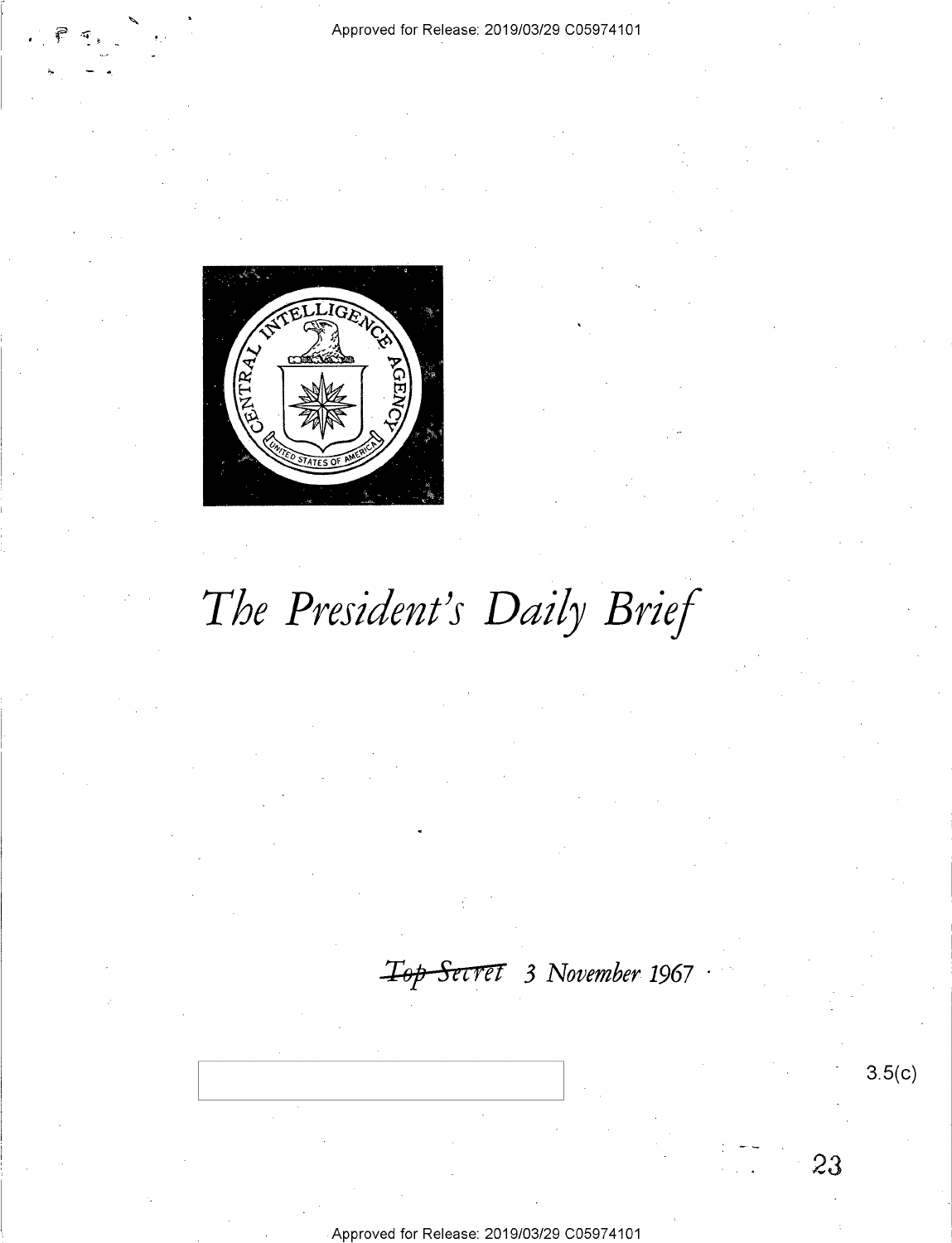

### DAILY BRIEF 3 NOVEMBER 1967

### **1.** Soviet Union

A small group of US scientists has been invited to Moscow in late December for informal talks with members of the<br>Soviet Academy of Sciences. The sub-Soviet Academy of Sciences. ject is to be arms control, and the antiballistic missile race in particular.

We do not know when the Soviet scientists got permission to do this, but they seem to have been trying since late last year. the Soviet military,

opposed any such talks.  $Moseow's decision to give them a go-$  3.3(h)(2) ahead, however, seems consistent with its cautious public approach to Secretary McNamara's antiballistic missile

announcement.<br>
3.3(h)(2)

3.3(h)(2)

eral the Soviet<br>Academy, who extended the invitation, wants to keep the Chinese Communists<br>from getting wind of the talks. from getting wind of the talks.<br>Peking could seriously embarrass the USSR with charges of-Soviet-American "collusion." 3.3(h)(2)

President Belaunde has another crisis to face as the Peruvian economy continues its downward spiral. General lack of confidence in the economy has brought a run on the Central Bank, and reserves are now dangerously low. Further devaluation may be necessary, a step which would be extremely unpopular.

2 .. Peru

**IOP SECREI-**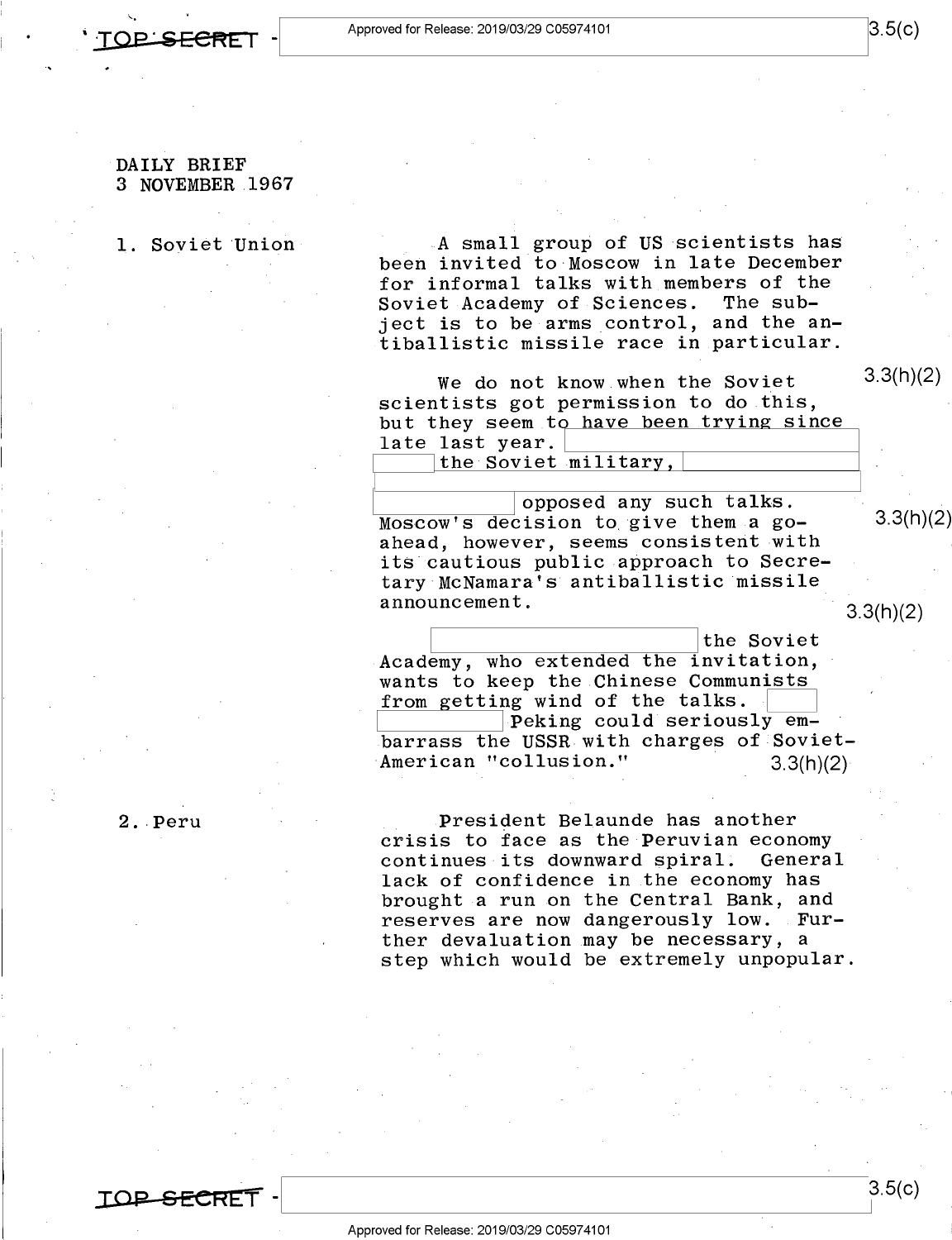'"-

### 3. Cambodia

Sihanouk's friendship with China appears to be on again.

Sihanouk has been complaining mightily about Peking's propaganda activities<br>in his country. In fact, he has threat-In fact, he has threatened to end Chinese aid programs in Cambodia. A suave letter from Chou En-lai, however, seems to have turned the tide. Sihanouk announced on Wednesday that he is willing to let bygones be bygones- so long as the Chinese cut out the export of Mao-think to Cambodia.

We suspect Sihanouk, always acutely aware of Cambodia's exposed position, is grateful for an opportunity to balance off the visit by Mrs. Kennedy.

Arab terrorists continue to infiltrate Israeli-held territory. While Tel Aviv holds the Syrians chiefly responsible, the terrorists are using Jordanian territory. At least twice this month Jordanian troops--probably without authorization from Amman--have covered the retreat of infiltrators with machine-gun<br>fire. There is an increasingly good There is an increasingly good chance the Israelis will retaliate. When they do, they are not likely to draw fine distinctions between Syria and Jordan.

De Gaulle apparently believes he can make some political mileage at US expense by selling weapons to selected Arab states while maintaining his embargo on arms sales to Israel.



. Israel

3.3(h)(2)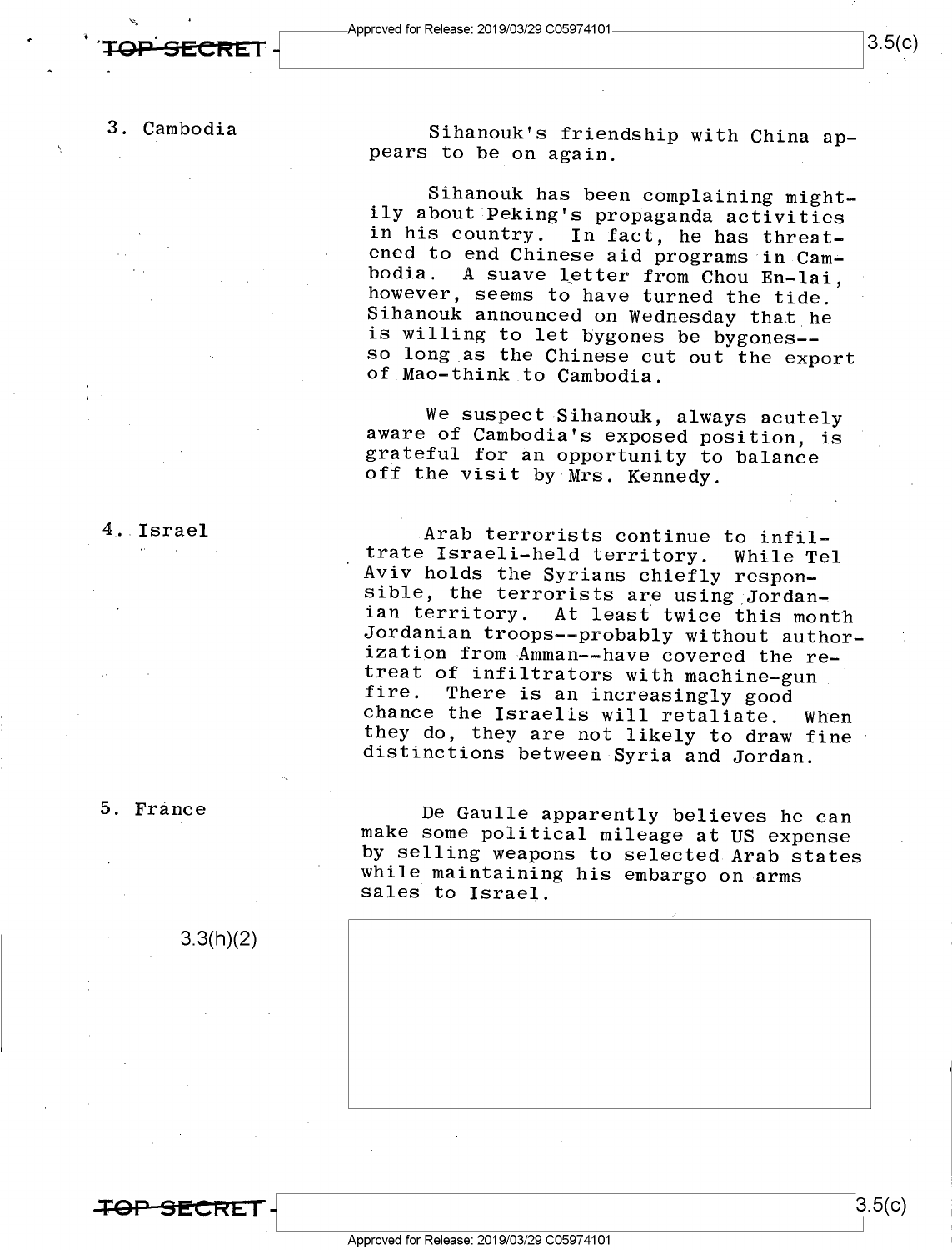

Approved for Release: 2019/03/29 C0597 4101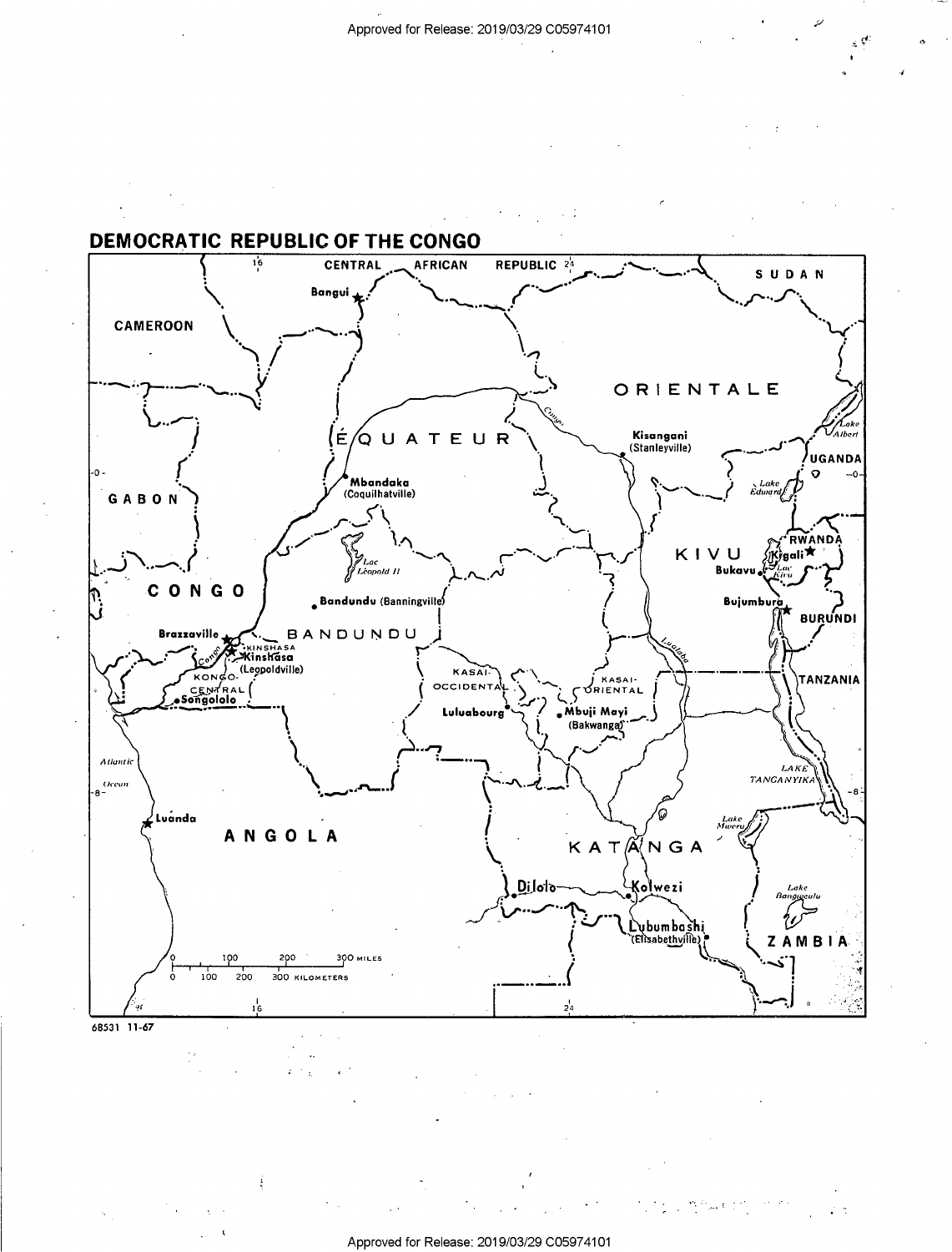6. Congo

**TOP. S EC"'e:r** -

The white mercenary invasion of copper-rich Katanga Province remains shrouded in rumor and conjecture.

The Congolese claim the invaders entered the country at Dilolo, seized a train, and set out toward Lubumbashi, the provincial capital. Late yesterday they were reported about 70 miles west of Kolwezi. Congolese troops have been ordered to tear up the tracks and ambush the invasion force, but an effective defense is unlikely.

Although so far there has been none of the inflammatory propaganda that whipped up antiwhite sentiment last sum mer, the behavior of Congolese troops is unpredictable. The American consul in Lubumbashi is evacuating dependents this morning.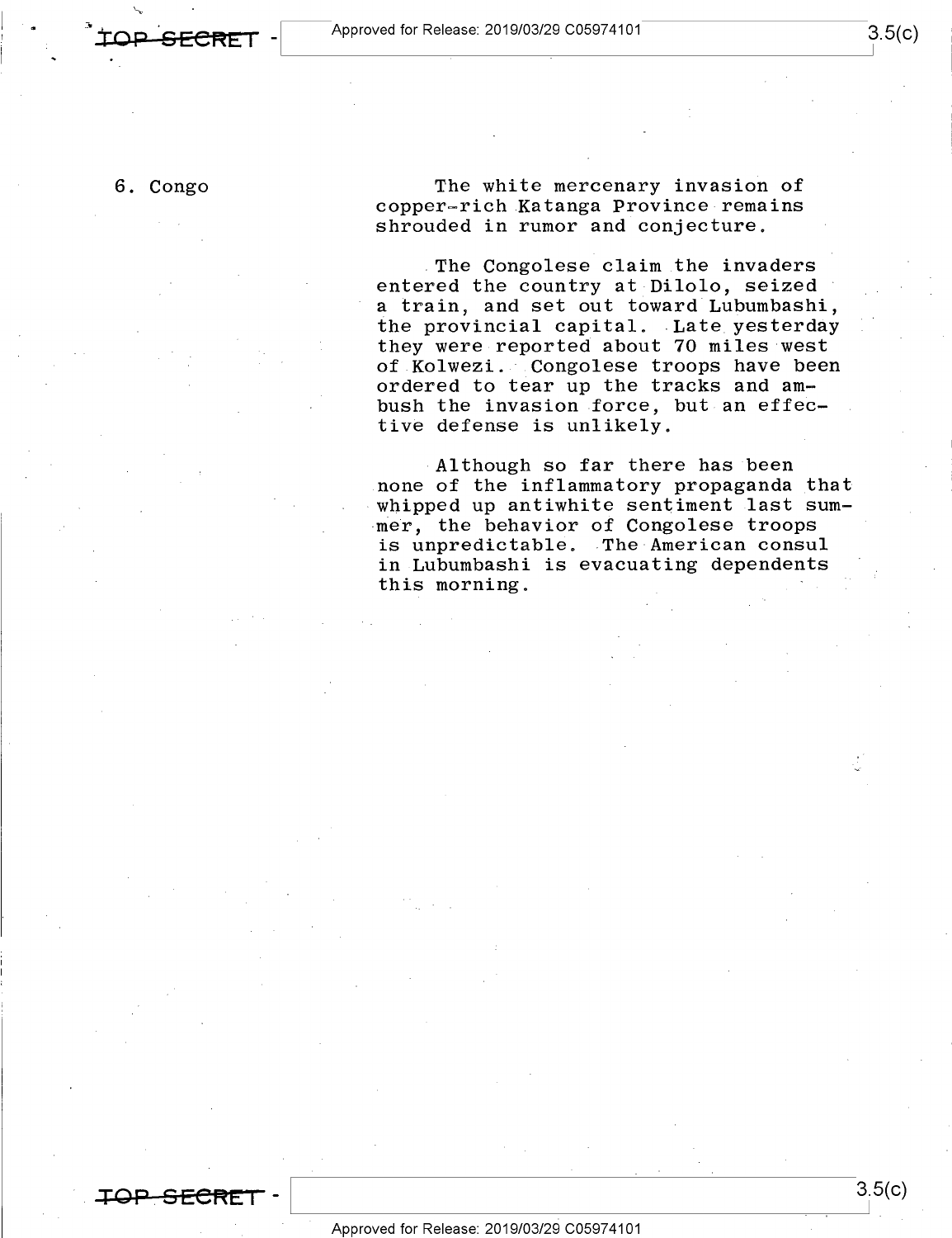Top Secret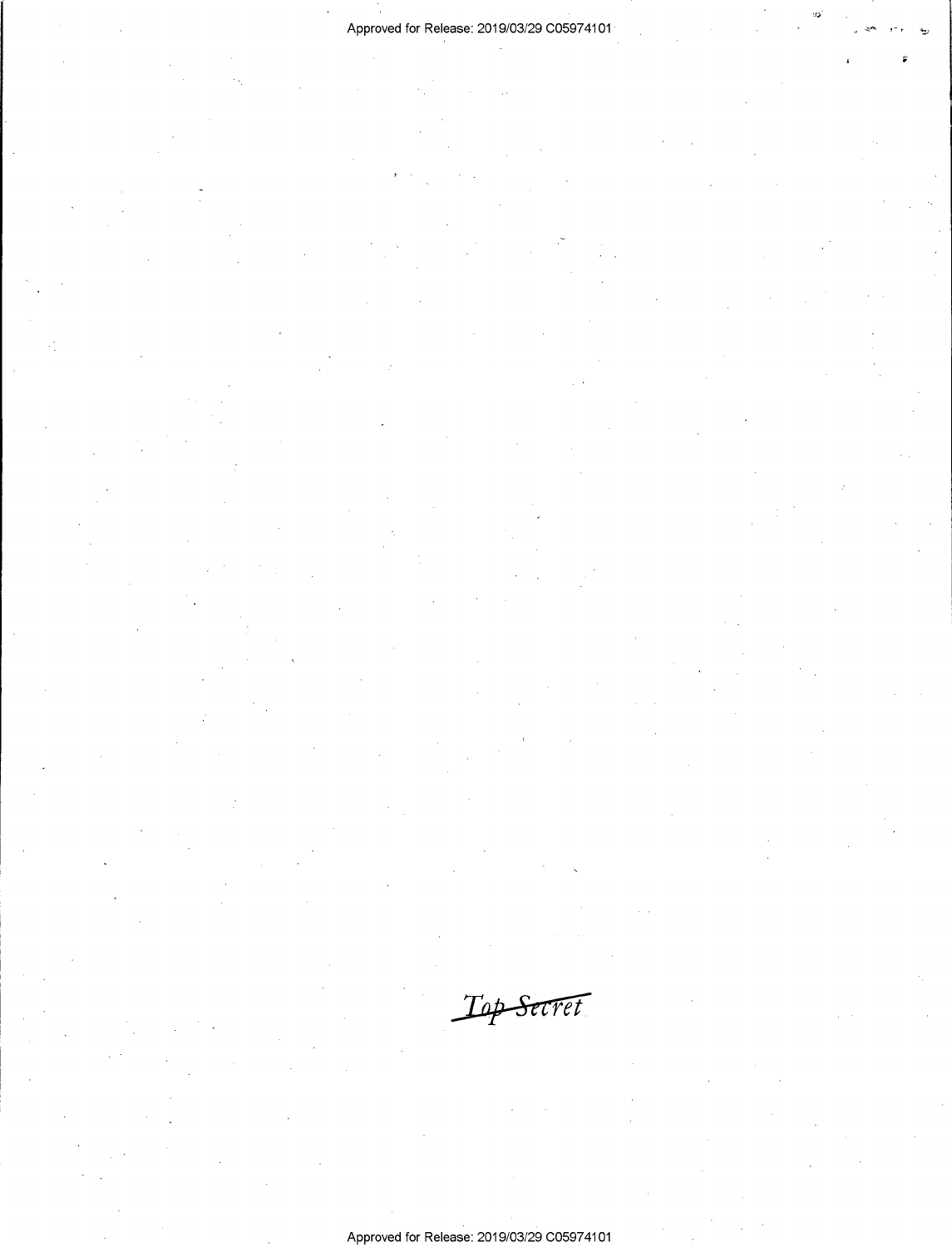**Top Secret** 



### *FOR THE PRESIDENT'S EYES ONLY*

## Special Daily Report on North Vietnam

 $rac{3.5(c)}{16}$ 16 3 November 1967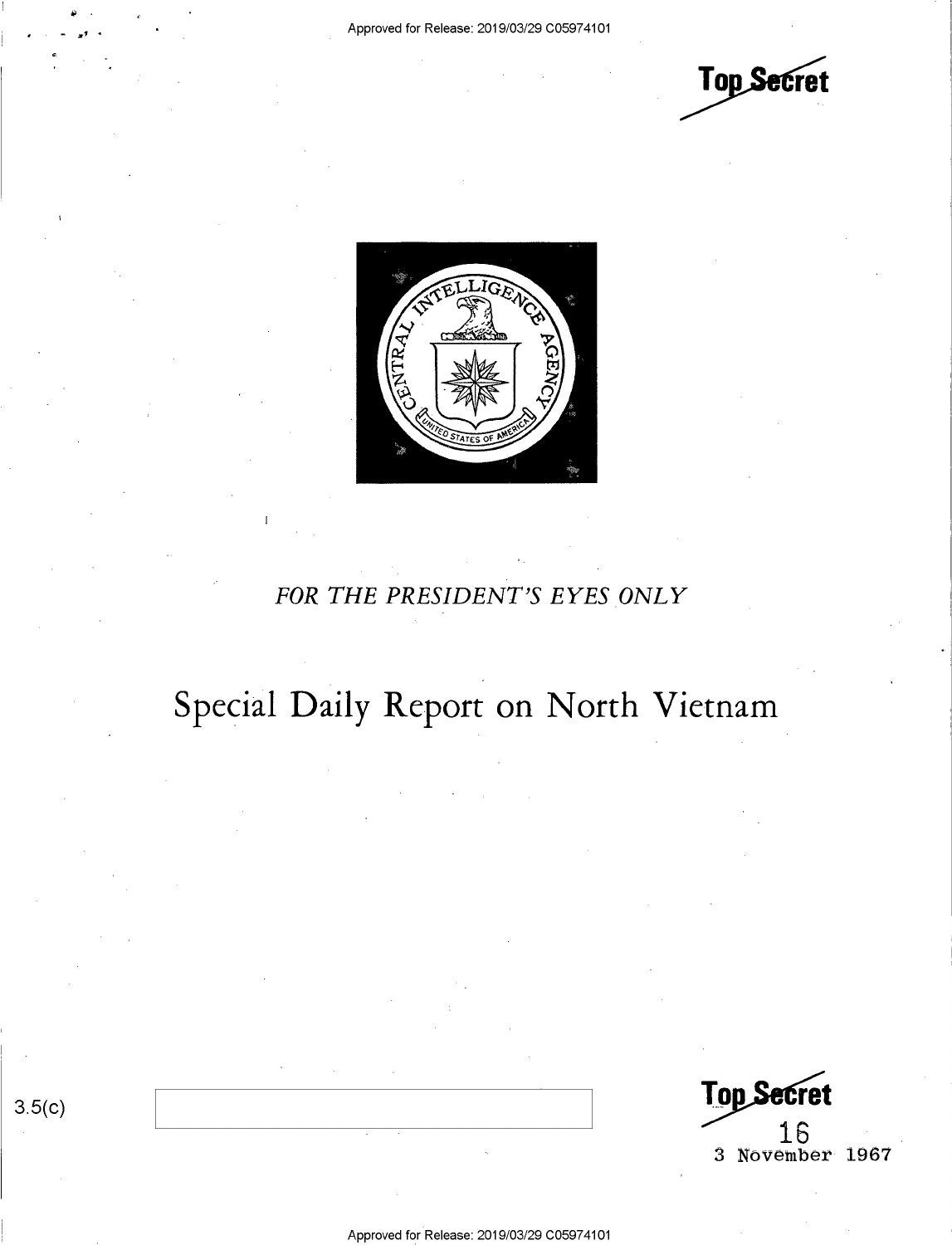Approved for Release: 2019/03/29 C0597 4101



3.5(c)

3.3(h)(2)

### Special Daily Report on North Vietnam for the President's Eyes Only

3 November 1967

I. NOTES ON THE SITUATION

3.5(c)

**TOP SECRET** 

 $\hat{\boldsymbol{\beta}}$ 

Approved for Release: 2019/03/29 C0597 4101

 $\mathcal{A}^{\mathcal{A}}$  and  $\mathcal{A}^{\mathcal{A}}$  are  $\mathcal{A}^{\mathcal{A}}$  . In the  $\mathcal{A}^{\mathcal{A}}$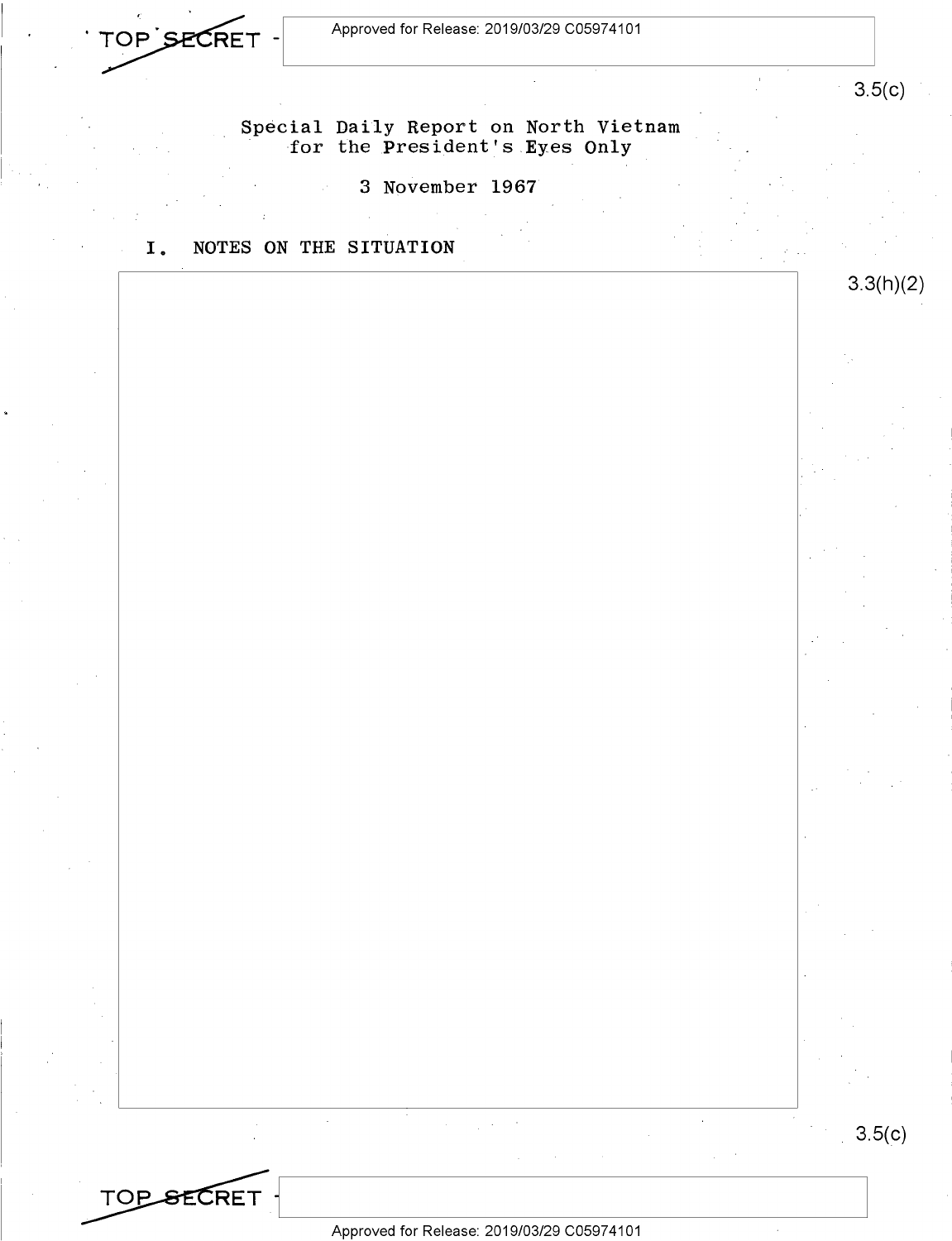. **TQP.eECRE1-**



Approved for Release: 2019/03/29 C0597 4101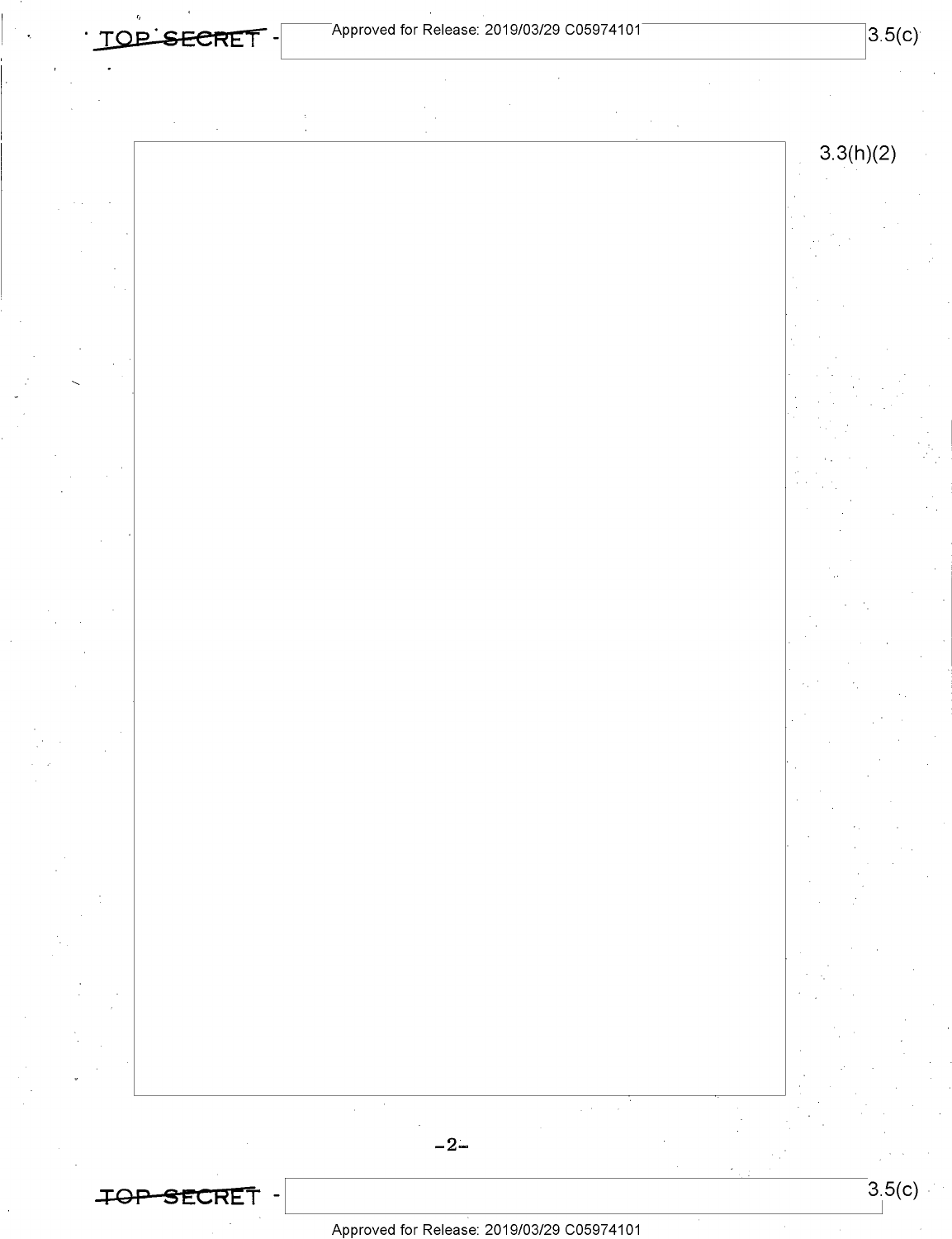$3.3(h)(2)$ 

**TOP SECRET** 

 $.3.5(c)$ 

| ∗                                                                                                         | 3.3(h)(2) |
|-----------------------------------------------------------------------------------------------------------|-----------|
| Hanoi's Version of Recent Bombings:                                                                       | 3.3(h)(2) |
| forwarded to<br>the official line Hanoi is giving out on                                                  |           |
| The 24 to 29 October raids<br>the most recent bombings.                                                   | 3.3(h)(2) |
| are called "the most intensive and illegal thus far                                                       |           |
| even more intense than the bombing of Haiphong."                                                          |           |
| were told that the use of anti-                                                                           | 3.3(h)(2) |
| personnel bombs in the recent attacks "is intended<br>to intimidate the people" and force the government  |           |
| Since the US has "run out<br>to the conference table.                                                     |           |
| of objectives, the intense attacks on the capital<br>only make clearer US weaknesses," the North Vietnam- |           |
| ese                                                                                                       | 3.3(h)(2) |
|                                                                                                           |           |
|                                                                                                           |           |
|                                                                                                           |           |
|                                                                                                           | 3.5(c)    |
| -3-                                                                                                       |           |

Approved for Release: 2019/03/29 C0597 4101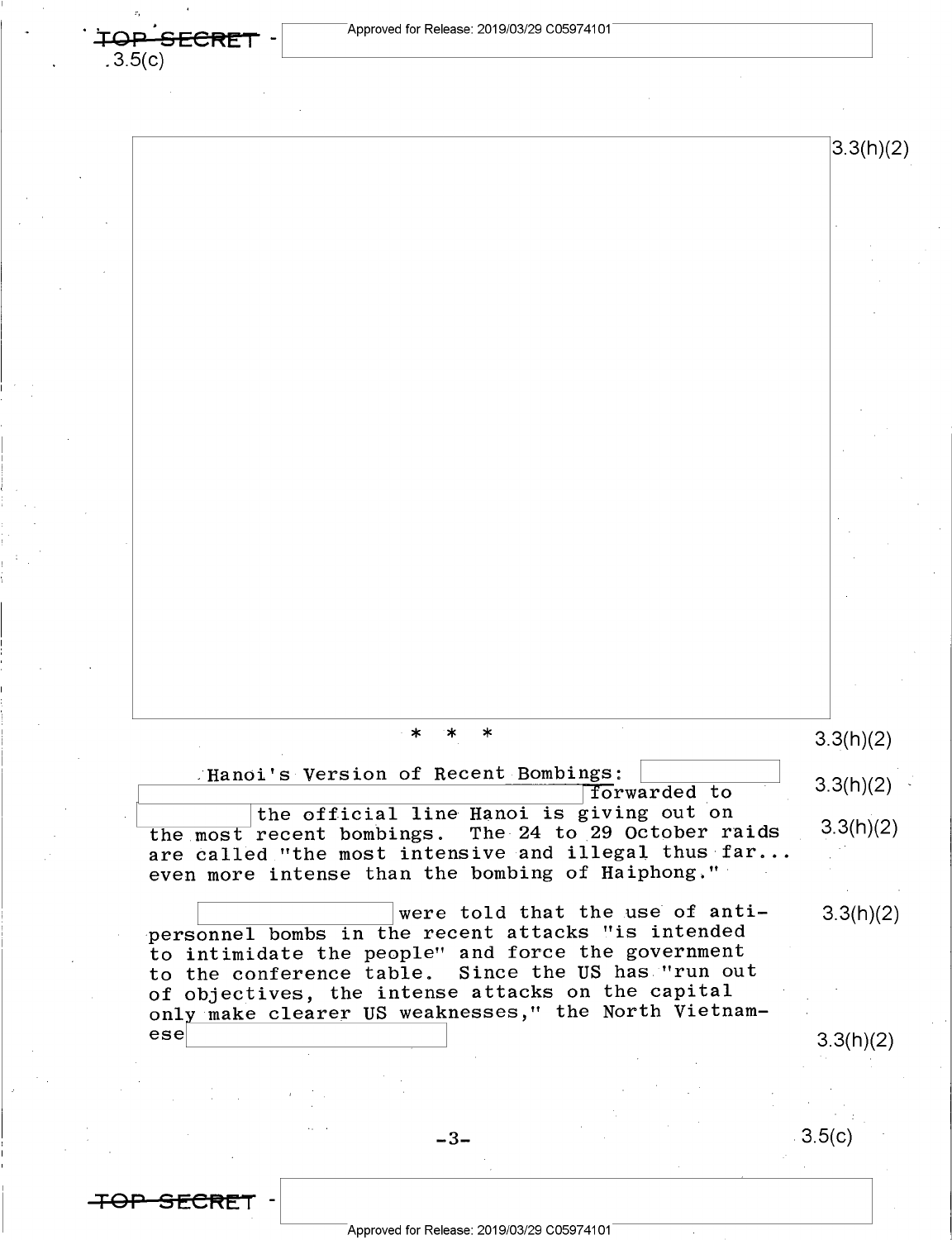

3.5(c)

 $3.3(h)(2)$ 

3.3(h)(2)

3.3(h)(2)

3.3(h)(2)

 $3.3(h)(2)$ 

3.3(h)(2)

Paul Doumer Bridge: Details of the effects of the latest attacks on the Doumer bridge

the 25-26 October air strikes<br>
dropped two spans of the bridge.<br>
dition that the control piling on the induction dropped two spans of the bridge.<br>dition that the central piling on the island in the  $3.3(h)(2)$ middle of the river had been cracked.

 $\begin{array}{|l|l|l|}\n\hline\n\end{array}$  a trip across the 3.3(h)(2) river on one of the ferries substituting for the a trip across the<br>river on one of the ferries substituting for the<br>bridge. Each ferry boat reportedly can carry 20 cars and 40 to 50 passengers and makes the crossing in about 45 minutes, traveling upstream part way and then returning with the current.  $\boxed{\qquad}$  people 3.3(h)(2) wanting to cross the river must wait about three hours.

\* \* \*

Effects of Bombing:

<sup>I</sup>bombing at- '-------.--~--~-~~-~--~~--------c-~-~ tacks against Hanoi and the coastal cities of Haiphong, Thai Binh, and Hon Gai were "devastating" and that hardly a building in any of these cities remained untouched. remained untouched. have had a "telling effect" on production of coal at Hong Gai and that coal exports to Japan in 1967 will definitely be affected. the North Vietnamese

are experiencing difficulties in meeting commitments for coal shipments to Japan.

although the bombing<br>
ducksoly offected the lines of the Newth Wid has adversely affected the lives of the North Vietnamese, they do not seem to be disheartened. They appear resigned to a prolonged war and "fully con-<br>fident" of ultimate victory. fident" of ultimate victory.<br>
although not plentiful, food, plain clothing,

other daily necessities, and even luxury items such as liquor and tobacco could be purchased from peddlers.

\* \* \*

. French Newsmen Arrive in Hanoi: A three-man team from the French television system arrived in Hanoi on 31 October, according to a French news service report from the North Vietnamese capital. The report stated that the team will remain in North Vietnam for about a month.

TOP SECRET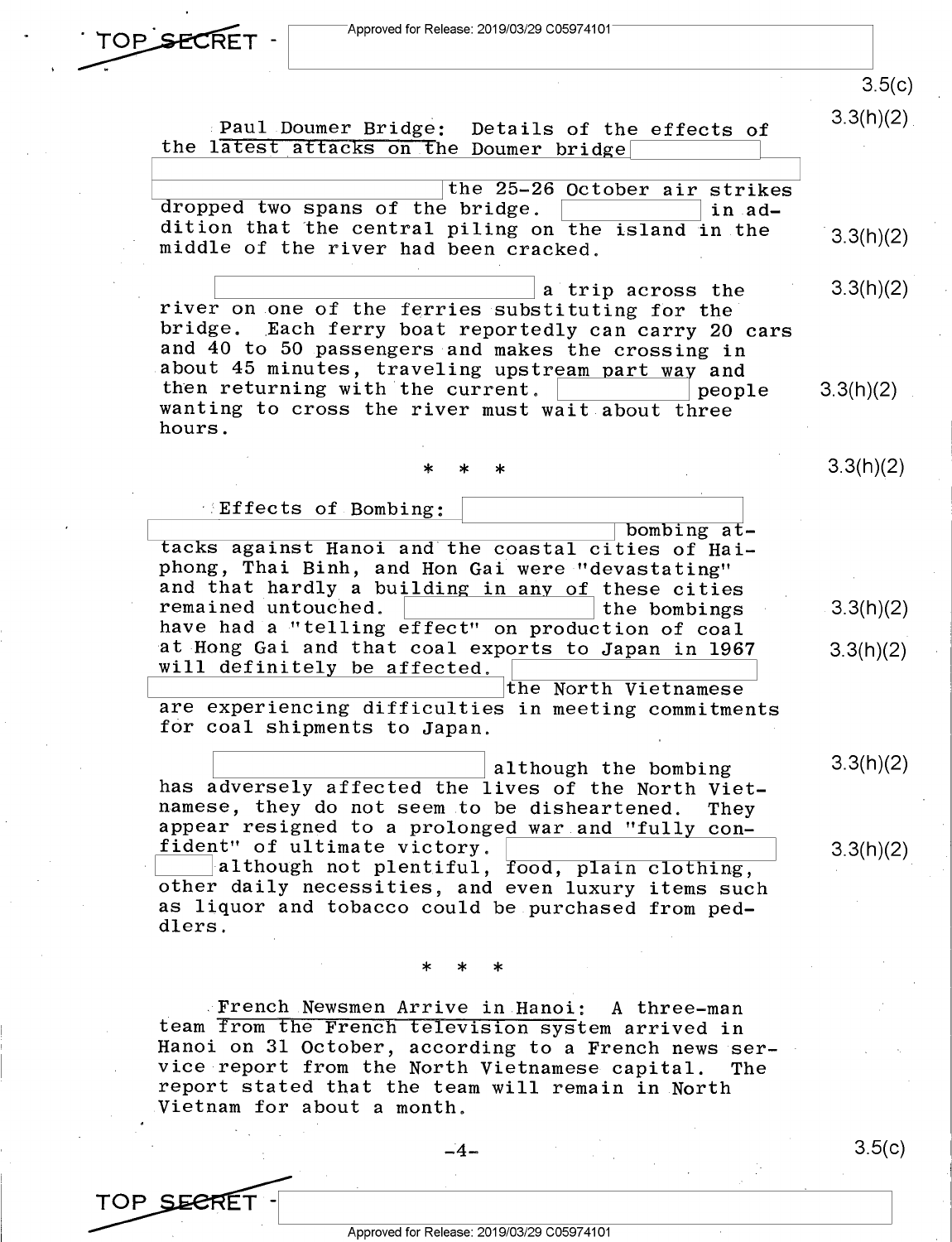Approved for Release: 2019/03/29 C0597 4101

:Shakeup of Economic Officials in Hanoi: North Vietnam announced on 2 November a series of changes in its governmental structure. The chief one is <sup>a</sup> readjustment in the economic establishment by the promotion of second echelon technicians to more important positions. Politburo member Le Thanh Nghi, who was appointed minister of heavy industry last February, was replaced in that role by Nguyen Huu Mai, who has been vice minister of communications and transport since 1955. Nghi probably is being relieved of his routine tasks in order to concentrate on more important matters.

Other changes in the economic field involved Hoang An, who relinquished his post as minister of agriculture to a man who has been vice minister of .agriculture since 1960, and Hoang Quoc Thinh, who has been acting minister of home trade and has now been appointed to that position in his own right.

The most unusual of the shifts is the appointment of Nguyen Con, chairman of the state planning commission, to the post of vice premier. There is nothing in Con's background or present duties that single him out for elevation to such a relatively major post. Con's appointment brings to seven the number of vice premiers, five of whom are members of the party's Politburo.

\* \* \*

### <sup>I</sup>**l. NORTH VIETNAMESE REFLECTIONS OF US POLITICAL**  ATTITUDES ON THE WAR

Hanoi on Recent US Antiwar Activity: A Hanoi domestic service broadcast on 1 November in Vietnamese summed up recent antiwar protests in the US. The broadcast reported that Secretary of State Rusk was jeered and booed at Indiana University on <sup>24</sup> October and that almost every sentence of his speech

 $-5-$ 

Approved for Release: 2019/03/29 C0597 4101

TOP SECRET

3.3(h)(2)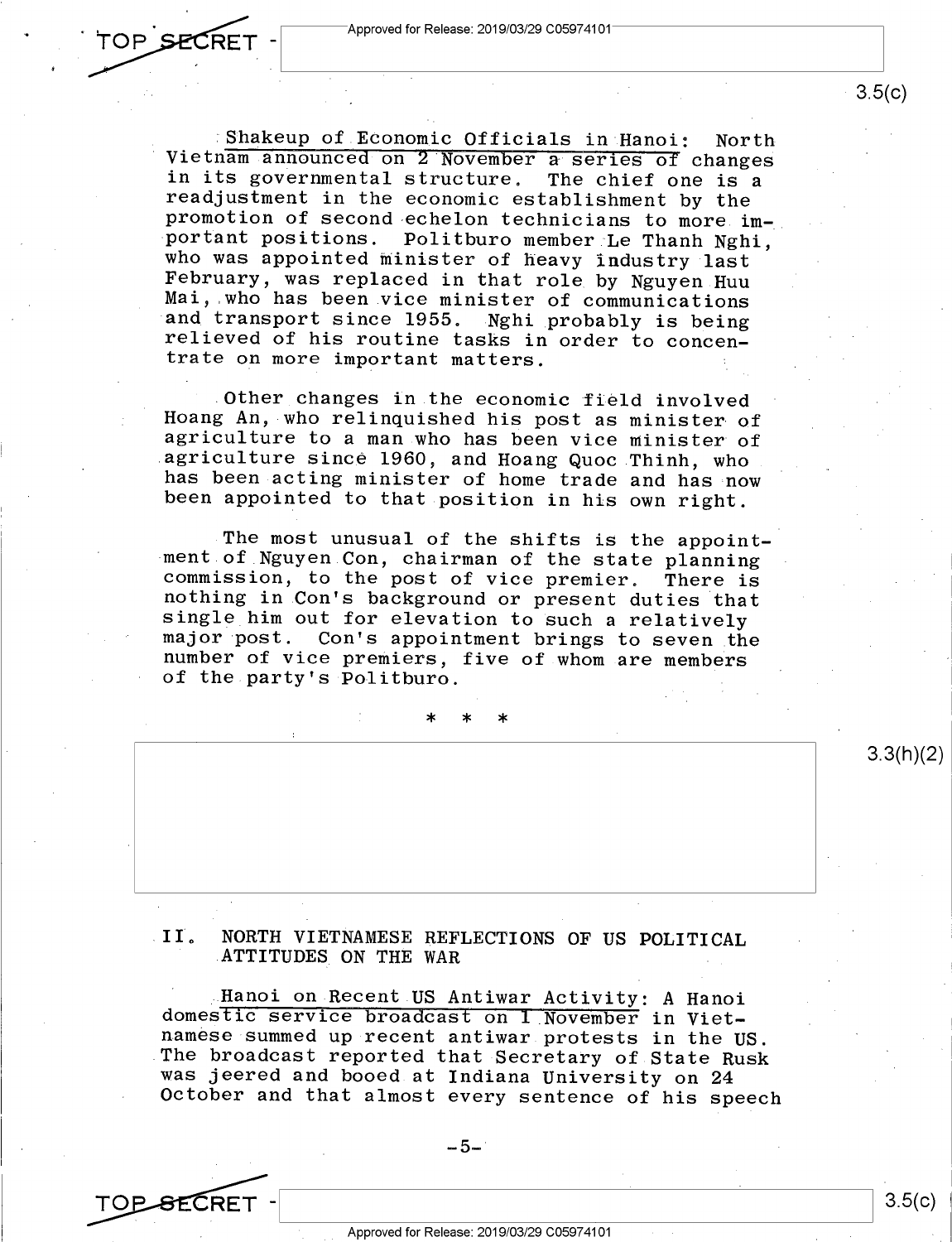on Vietnam was interrupted by shouts of "murderer, stop bombing North Vietnam." Hanoi also reported that the chairmen of 34 Democratic youth organizations sent a joint letter to the Democratic Party condemning President Johnson's Vietnam policy. The broadcast cited an article by George Gallup in a recent issue of the Washington Post, which alleged that 25 percent of the people think the government has concealed the truth about Vietnam.

\* \* \*

Hanoi Reports Remarks of American Visitor: Hanoi has again exploited the visit of an American who is opposed to the war by broadcasting his impressions of North Vietnam. On 1 November, in a broadcast in English to Southeast Asia, Hanoi reported the remarks of Robert Allen, a staff reporter for the\_National Guardian, who was recently in North Vietnam. Allen's statement, which was read by a North Vietnamese announcer, indicates that he was greatly impressed by the North Vietnamese people, who have "strength, courage, and determination to win" despite the US bombings.

-6-